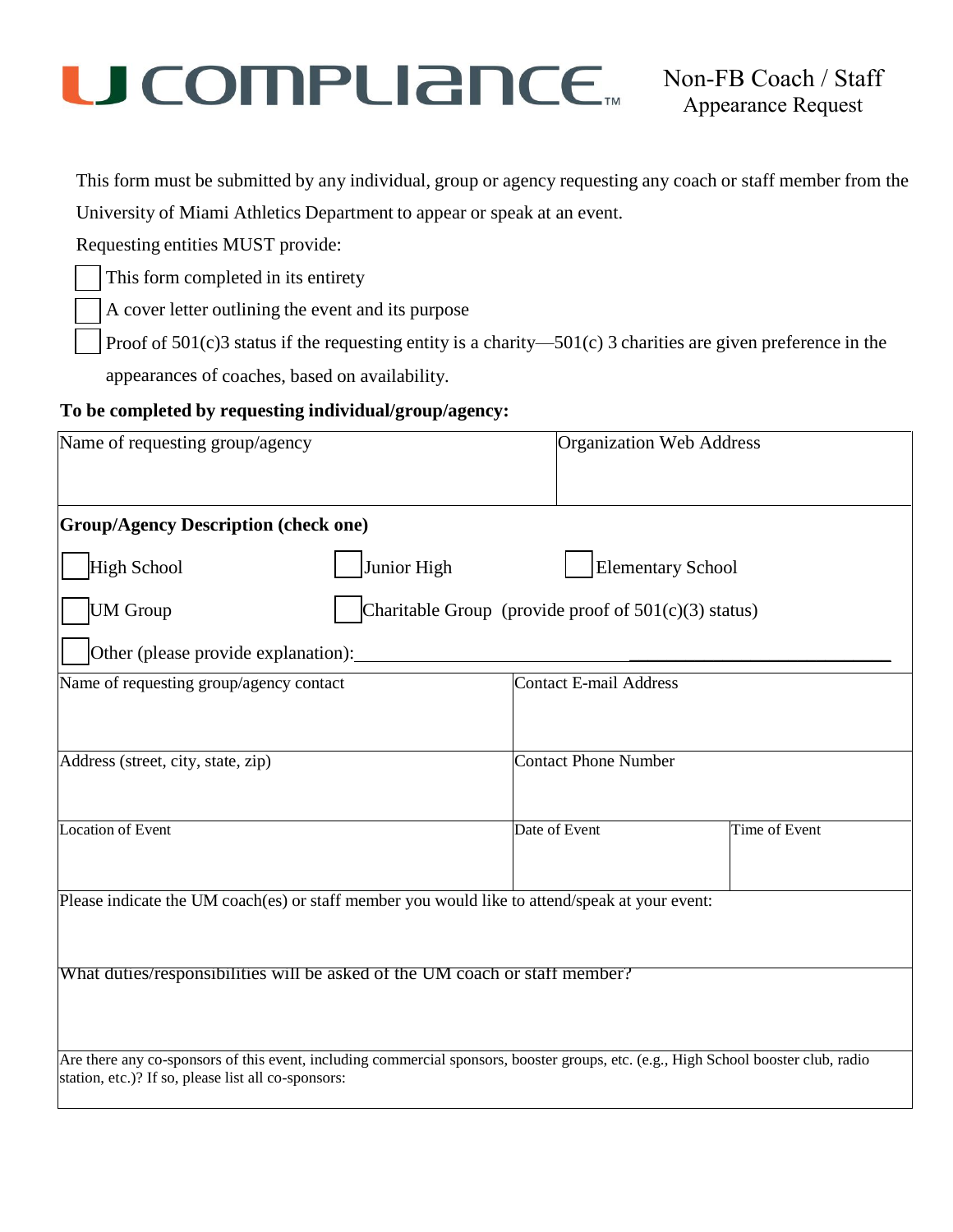# U COMPLIANCE.

| Please answer the following promotion/donation specific questions: |                                                                                                                                                                                                                                               |  |  |
|--------------------------------------------------------------------|-----------------------------------------------------------------------------------------------------------------------------------------------------------------------------------------------------------------------------------------------|--|--|
|                                                                    | $\text{Yes}$ No 1. Will the event involve any commercial agencies or sponsors (e.g., Wells Fargo, Publix, etc.)<br>**If yes, please attach a detailed description of the role of the sponsor**                                                |  |  |
|                                                                    | $\lfloor \frac{\cdot}{\cdot} \rfloor$ No 2. Will the coach(es) name, likeness or appearance be used in any announcement,<br>advertisement or promotion of the event.<br>**If yes, please attach a copy of the announcement or advertisement** |  |  |
|                                                                    | $\Box$ Yes $\Box$ No 3. Will the event involve students who have started 9th grade?                                                                                                                                                           |  |  |
|                                                                    | $\Box$ Yes $\Box$ No 4. Is this a fundraising event?                                                                                                                                                                                          |  |  |
|                                                                    | $\Box$ No 5. Will the funds raised directly or indirectly benefit a group?<br>If yes to #5: Is the group associated with a HS or high school booster group?<br>N <sub>o</sub><br>Yes                                                          |  |  |
| <b>Yes</b>                                                         | No 6. Will the funds directly or indirectly benefit an individual?<br>If yes to #6: Is that individual a high school student?<br>No<br>Yes                                                                                                    |  |  |
| Yes                                                                | No 7. Will the money raised go directly to a charity?                                                                                                                                                                                         |  |  |
|                                                                    | 8. What is the age range of the individuals who will benefit from the fundraiser/donated items?<br>Ages 13-18<br>Ages $1-12$<br>Ages $18+$                                                                                                    |  |  |

I certify that I have filled out this form correctly and accurately to the best of my knowledge. Additionally, I have read and agree to abide by all NCAA rules and regulations, including those related to the participation of a University of Miami athletics department staff member's appearance of involvement in my group's event. I understand that failure to provide accurate information on this form, or failing to abide by NCAA rules and regulations may jeopardize the eligibility of student-athletes or may result in a *NCAA violation.*

| <b>Signature of Group/Agency Authorized Representative</b>   | Date |  |
|--------------------------------------------------------------|------|--|
| <b>COMPLIANCE APPROVAL</b> $\ \mathbf{v}\ $ Yes<br><b>No</b> |      |  |
| <b>Signature of Office of Compliance Services</b>            | Date |  |